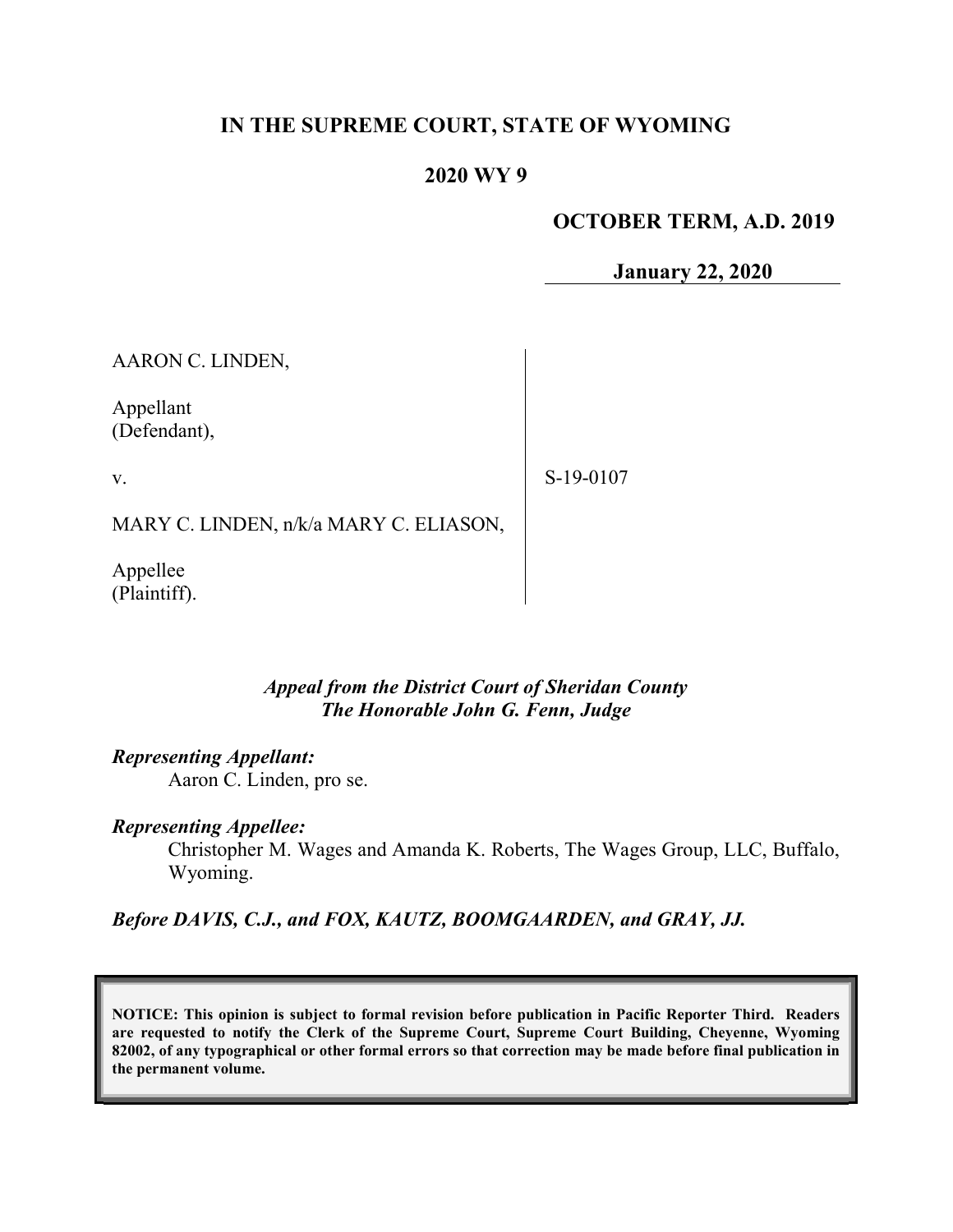### GRAY, Justice.

 $\overline{a}$ 

[¶1] Aaron Linden (Father) and Mary Eliason (Mother), formerly Mary Linden, married in 1997 and had six children. They divorced in January 2018. The district court ordered Father to pay monthly child support and alimony. Only a few months after the divorce was final, Father was terminated from his job. He filed a petition to modify alimony payments, which the district court denied. We affirm.

### **ISSUE**

 $[\P2]$  We identify a single issue for review:<sup>1</sup>

Did the district court abuse its discretion when it denied Father's petition to modify alimony payments?

### **FACTS**

[¶3] Father and Mother married in 1997. Mother remained at home to care for their six children, and Father, a distillery insurance salesman, was the breadwinner for the family. The parties divorced in January 2018, when four of their six children were still minors. The parties stipulated to a split custody arrangement, where one child would reside with Father and the other three with Mother. Based on Father's net monthly income of \$8500, the district court ordered Father to pay child support of \$1740 per month.

[¶4] In considering alimony, the district court first noted that "[i]n general, an award of property is . . . preferable to an award of alimony." However, it concluded that "[i]n this case, the parties do not have sufficient property that an award of property can be made in lieu of alimony. Father does have the ability to pay alimony, and Mother has also shown that some alimony is needed." The court took note that the parties had "a lengthy marriage" and, that by agreement, Mother stayed home with the children while Father worked. It observed that "Father's income is somewhat hard to calculate" due to the varying amounts of commission he earned from month to month, but nonetheless found

<sup>&</sup>lt;sup>1</sup> On appeal, Father did not provide this Court a transcript for review or a statement of the evidence under W.R.A.P. 3.03. Mother contends that we should summarily affirm the district court's ruling. "We have long held that appellants must provide this Court with a record sufficient to allow adequate appellate review." Roberts v. Locke, 2013 WY 73, ¶ 27, 304 P.3d 116, 122 (Wyo. 2013); see also Knezovich v. Knezovich, 2015 WY 6, ¶ 9, 340 P.3d 1034, 1036 (Wyo. 2015). However, the lack of a transcript is not always fatal to an appeal. Matter of SAJ, 942 P.2d 407, 409 (Wyo. 1997) (permitting review in the absence of a transcript where the objections filed by appellant were "sufficiently revealing of the facts which support our ultimate conclusions"). Here, the findings of fact and conclusions of law set forth in the district court's Decree of Divorce and Order Denying Petition to Modify Alimony provide sufficient context for this Court to consider Father's appeal.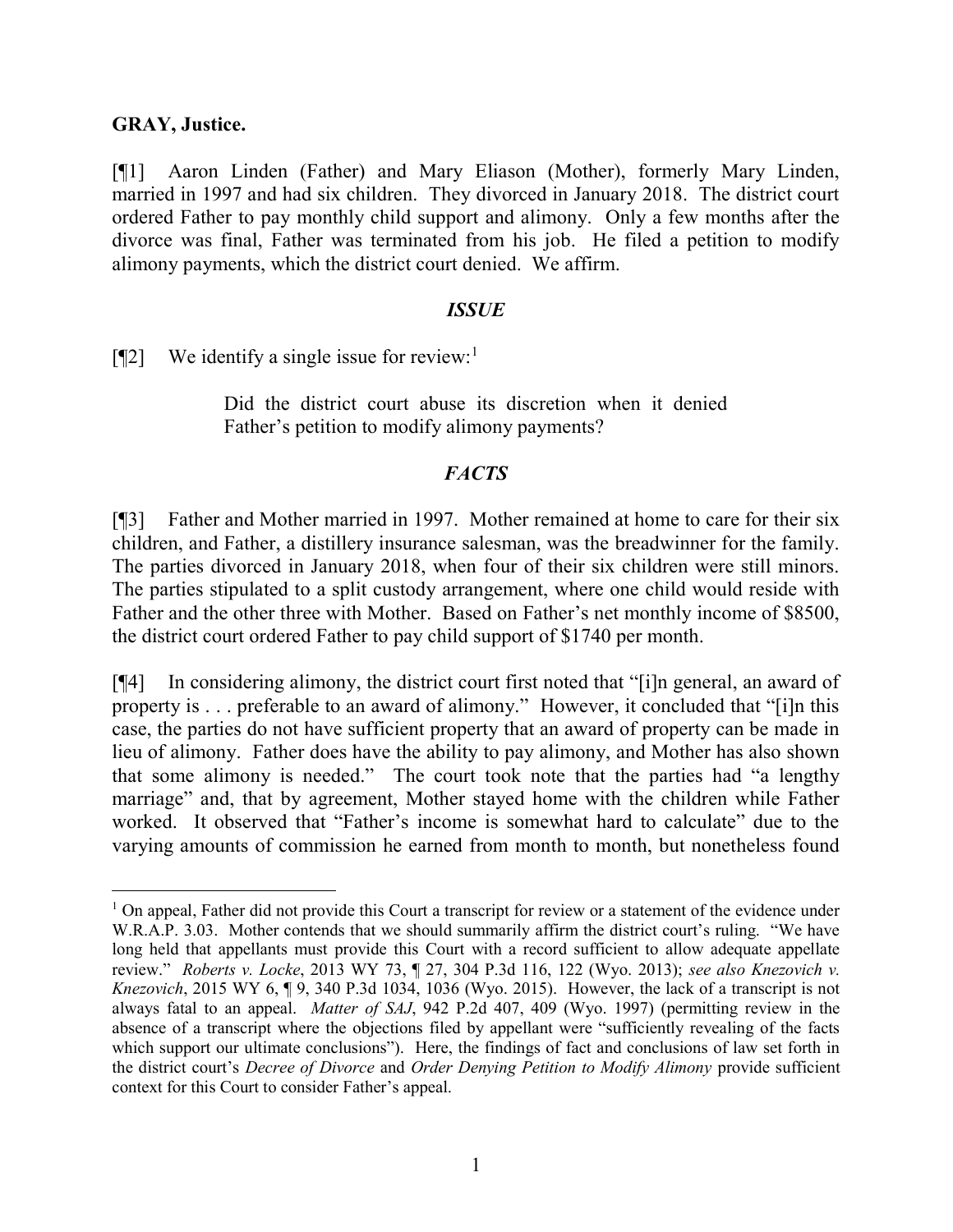that "Mother's earning capacity is significantly less than Father's." It concluded alimony was appropriate to allow Mother "to either pursue an education or gain work experience." The district court ordered Father to pay Mother monthly alimony of \$1800 for five years.

[¶5] In May 2018, Father was terminated from his job. He accepted severance pay of \$25,400 in exchange for a two-year non-compete agreement. Father then struggled to find employment in his field of expertise, distillery insurance. In November 2018, Father accepted a position as an independent insurance broker. He anticipates he will earn very little until he builds a client base, which he testified will take several years.

[¶6] The State of Wyoming filed a petition to modify child support on Father's behalf, and Father filed a pro se petition to modify alimony. Mother then filed a petition to modify custody for the child in Father's keeping.<sup>2</sup> Following a bench trial, the district court entered its order on April 10, 2019.

[¶7] The district court granted Mother's petition to modify custody. In considering child support, the district court noted each party's circumstances had changed since the entry of the divorce decree: Father had lost his job and had successfully applied for unemployment benefits; he was elected to the city council (a paid position); he had just started work with another insurance company on a commission basis; one of the children was about to graduate from high school; and Mother recently found employment as an administrative assistant. The district court found that Father was voluntarily underemployed, stating:

- 35. Father testified that there were several jobs in the \$30,000.00–40,000.00 range that he could have pursued. However, he chose not to accept one of these jobs because it would not have met all of his obligations.<sup>5</sup> [Footnote 5: Father did not explain why earning nothing and not paying any of his obligations is more reasonable than taking a job that would allow him to pay some of his obligations.]
- 36. Father chose to wait for another job in his preferred field of distillery insurance. This is a highly specialized occupation, and there are not many jobs available in that field. He has now accepted a position as an independent broker, but he is currently only going to receive \$4,200.00 in commissions over the course of the next year.

 $\overline{a}$ <sup>2</sup> Mother alleged that while Father was granted physical custody of one of the children, that child resided with Mother. Mother sought custody of this child.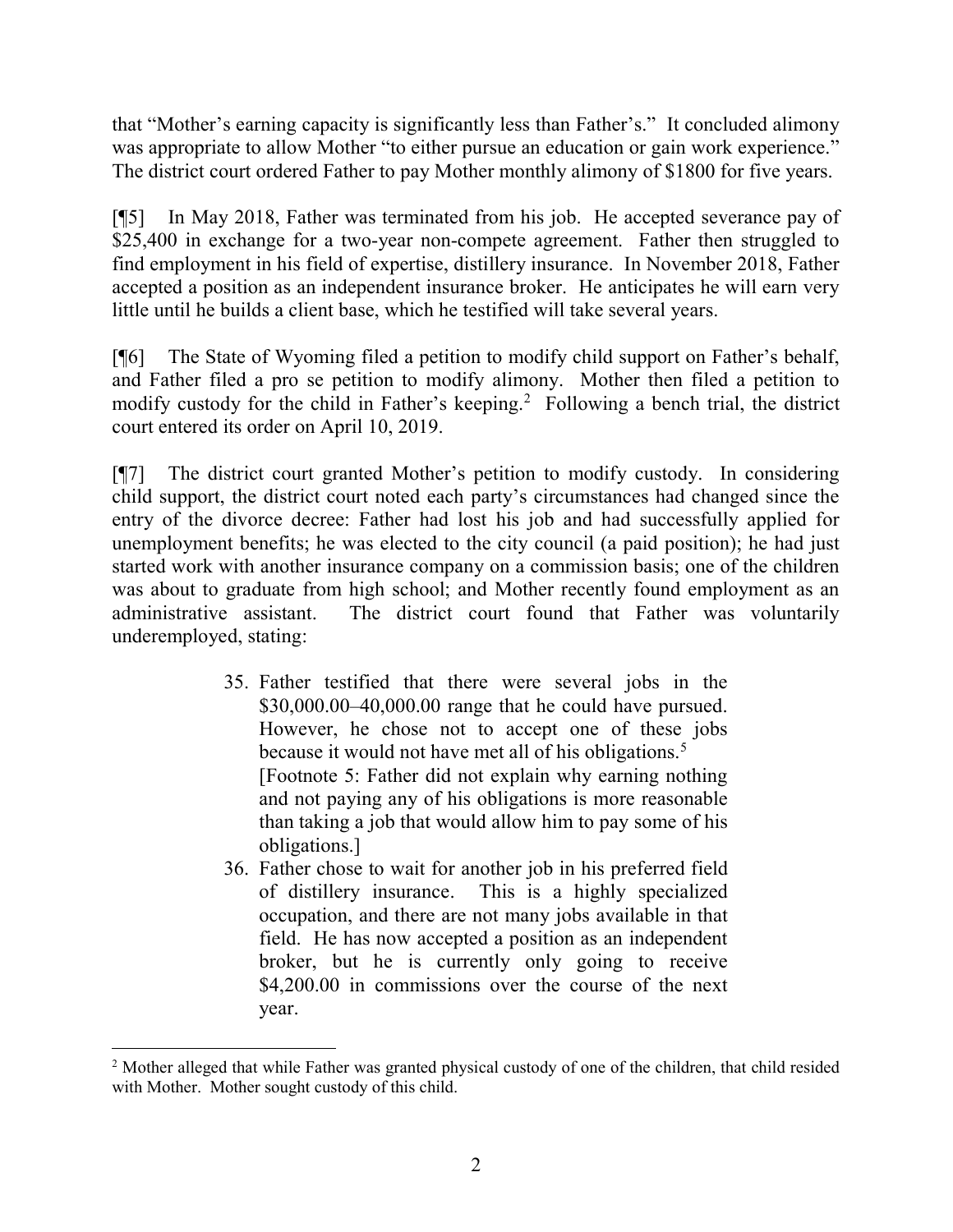- 37. While another job that would be equivalent to his previous position might not be currently available in the Sheridan area, there are plenty of other jobs for which he would qualify that pay much more than \$4,200.00 a year. Father's skills as an insurance salesman would readily transfer to other occupations, and the Court finds that Father is realistically able to earn imputed income.
- 38. Further, Father chose to accept the severance package and sign the non-compete agreement. If Father had not done so, he might have been able to take several of his former clients to another insurance company. Therefore, he may have voluntarily limited his earning capacity.
- 39. Although the Court does not know the exact reason(s) that Father was terminated, given the evidence that was presented at the divorce trial regarding Father's behavior around the time the parties' [sic] separated and while the divorce was pending, it is likely that Father's behavior played a role in his termination.
- 40. Because Father has four (4) children to support and an alimony obligation, he does not have the privilege of waiting three-to-five (3-5) years to build a new client base. He will likely need to seek other employment at least until his non-compete agreement has expired.
- 41. For these reasons, the Court finds that Father is voluntarily underemployed.
- 42. Although Father is probably capable of finding better paying employment, he admitted that he declined positions that would have paid him \$40,000.00. Therefore, the Court finds that his income should be imputed to \$40,000.00 a year, which would give him a net monthly income of approximately \$2,500.00 a month. When added to his wages from City Council, this would give him a net monthly income of \$2,922.00.<sup>3</sup>

The district court granted the *Petition to Modify Child Support* and, using an imputed income of \$40,000, ordered Father to pay the reduced amount of \$957.04 per month in child support.

 $\overline{a}$ 

 $3$  The district court also noted that Father cashed out his  $401(k)$  after he was terminated, took two vacations in the past year, and was planning a six-day trip to Thailand, which he claimed was a Christmas present.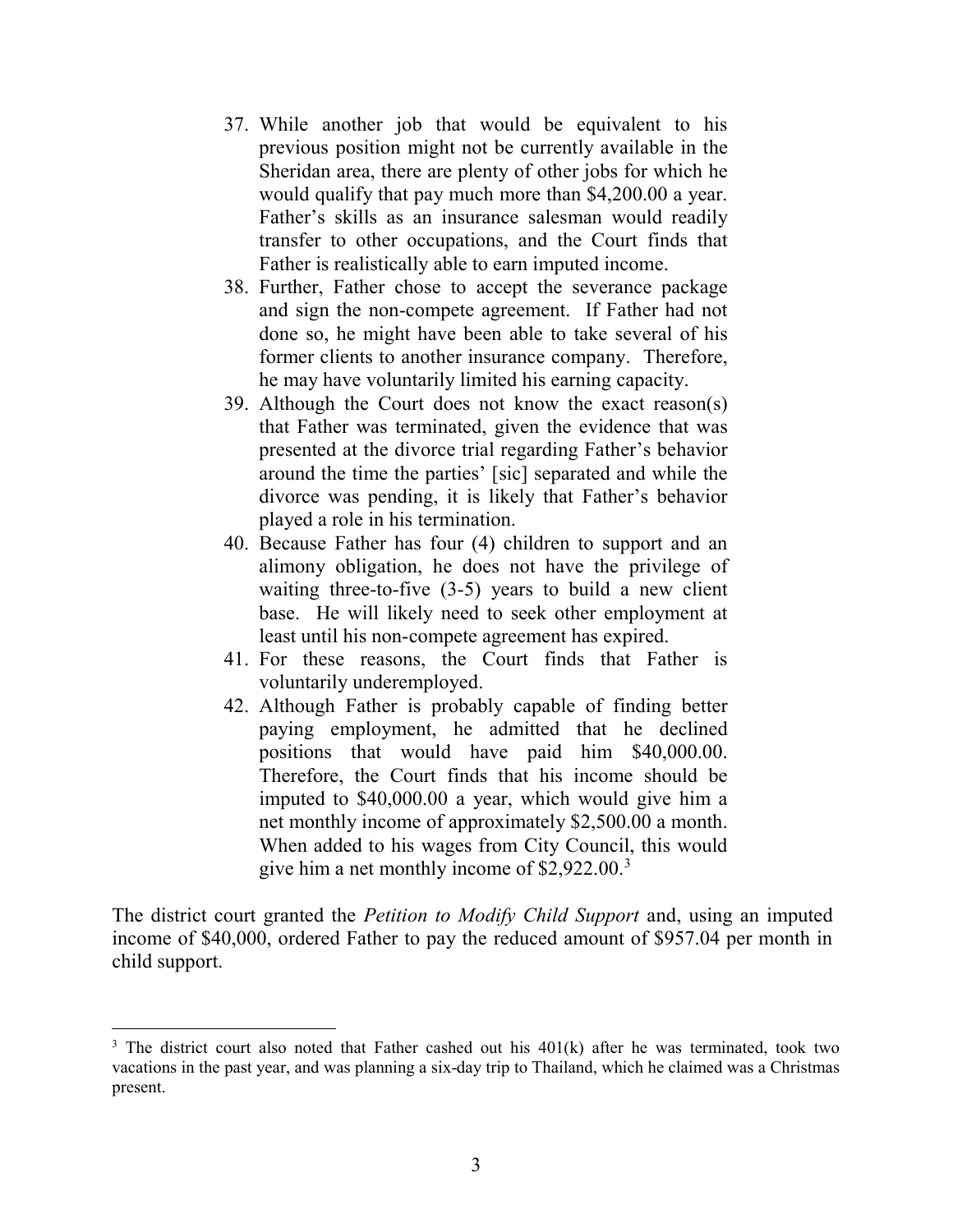[¶8] Regarding the petition to modify alimony, the district court noted that the original award accounted for the reality that "[the] parties did not have sufficient property and assets" to divide, and Mother needed support during her transition into the workforce. The district court reiterated its findings that "Father was likely partially at fault for his termination, may have voluntarily limited his earning capacity by signing the noncompete agreement, and is now voluntarily underemployed." The district court denied Father's Petition to Modify Alimony. Father timely appeals.

### STANDARD OF REVIEW

[¶9] Issues of child custody, visitation, child support, and alimony are reviewed for abuse of discretion. Stevens v. Stevens, 2014 WY 23, ¶ 8, 318 P.3d 802, 805–06 (Wyo. 2014).

> The basis of modification [of alimony], similar to changes in child support, is a change in circumstance. The decision rests in the sound discretion of the court provided that a change in circumstances does exist. The test for decision in alimony revision, W.S. 20-2-116, like child support, is exercised discretion of the district court and will not be disturbed on appeal absent clear abuse.

Dorr v. Newman, 785 P.2d 1172, 1178 (Wyo. 1990) (internal citations omitted).

[¶10] We have said:

A court does not abuse its discretion unless it acts in a manner which exceeds the bounds of reason under the circumstances. Our review entails evaluation of the sufficiency of the evidence to support the district court's decision, and we afford the prevailing party every favorable inference while omitting any consideration of evidence presented by the unsuccessful party. Findings of fact not supported by the evidence, contrary to the evidence, or against the great weight of the evidence cannot be sustained. Similarly, an abuse of discretion is present "'when a material factor deserving significant weight is ignored." Triggs [v. Triggs], 920 P.2d [653,] 657 [(Wyo. 1996)] (quoting *Vanasse v. Ramsay*, 847 P.2d 993, 996 (Wyo. 1993)).

Stevens, ¶ 8, 318 P.3d at 806 (quoting Bingham v. Bingham, 2007 WY 145, ¶ 10, 167 P.3d 14, 17–18 (Wyo. 2007)) (some citations omitted).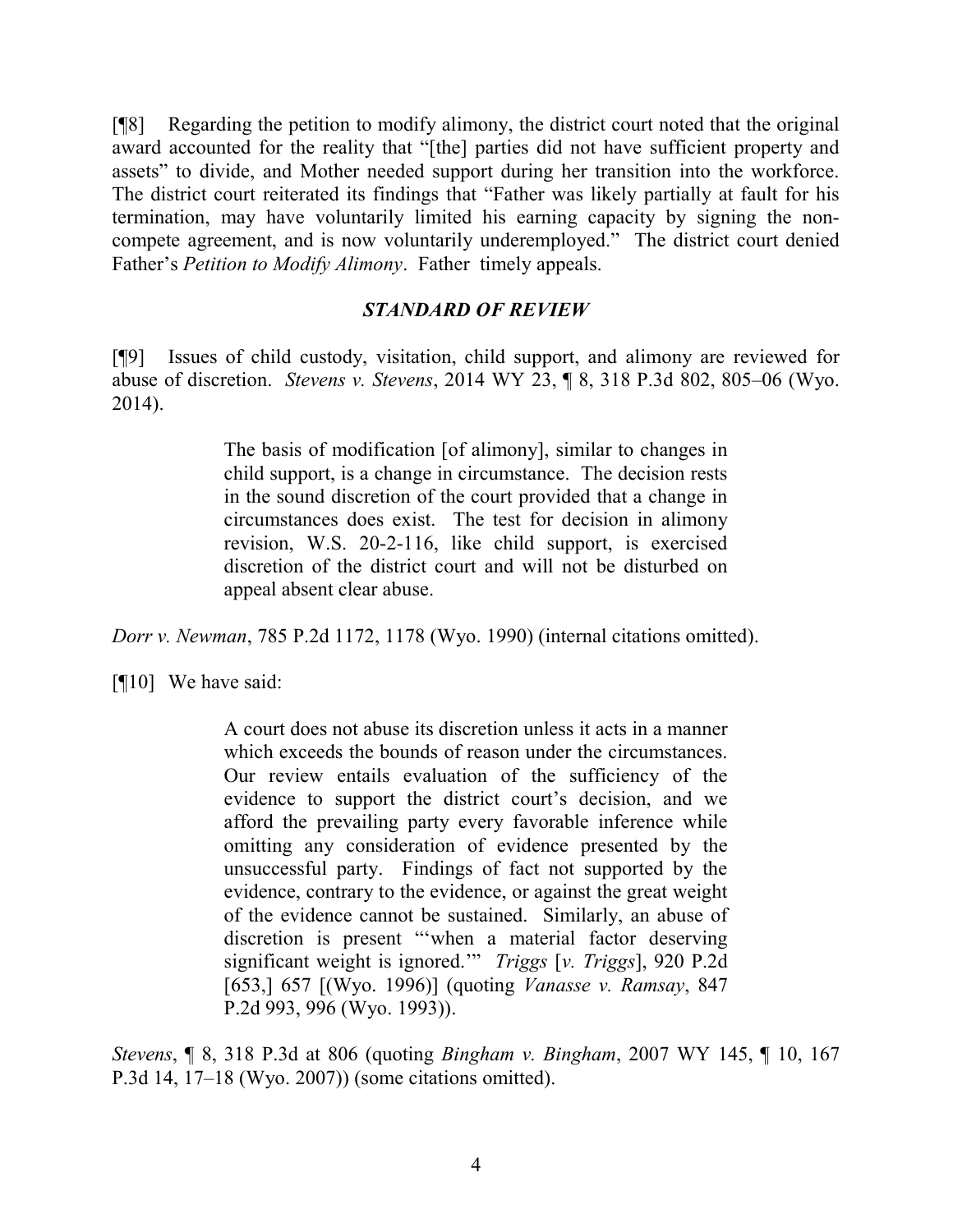### **DISCUSSION**

## Did the district court abuse its discretion when it denied Father's petition to modify alimony payments?

[¶11] Father contends that the district court abused its discretion when it denied his petition to modify alimony. He submits that the district court erred when it found his presumptive income to be \$40,000 for purposes of its child support calculation but then ignored this figure in refusing to modify alimony. The district court modified child support using the statutory guidelines and then, in a separate analysis, refused to modify alimony, recognizing that alimony and child support are governed by different statutes and here, the alimony was not based solely on Father's income.<sup>4</sup>

[¶12] Wyo. Stat. Ann. § 20-2-114(a) guides a court's division of marital property and provides:

> [t]he court may decree to either party reasonable alimony out of the estate of the other having regard for the other's ability to pay and may order so much of the other's real estate or the rents and profits thereof as is necessary be assigned and set out to either party for life, or may decree a specific sum be paid by either party.

Wyo. Stat. Ann. § 20-2-114(a) (LexisNexis 2019). "[A]n award of alimony requires evaluation of the financial needs of each party" and is impacted by the child custody determination. Carlton v. Carlton, 997 P.2d 1028, 1035 (Wyo. 2000) (internal citation omitted); Ready v. Ready, 2003 WY 121, ¶ 22, 76 P.3d 836, 842 (Wyo. 2003).

[¶13] Revision of alimony is permitted under Wyo. Stat. Ann. § 20-2-116:

[T]he court may from time to time, on the petition of either of the parties, revise and alter the decree respecting the amount of the alimony or allowance or the payment thereof and respecting the appropriation and payment of the principal and income of the property so held in trust and may make any decree respecting any of the matters which the court might have made in the original action.

Wyo. Stat. Ann. § 20-2-116 (LexisNexis 2019). Modification, however, "can be made only on the showing of changed circumstances from those at the time of the former

 $\overline{a}$ 

<sup>&</sup>lt;sup>4</sup> Wyoming's child support guidelines are set forth at Wyo. Stat. Ann. §§ 20-2-304, 307.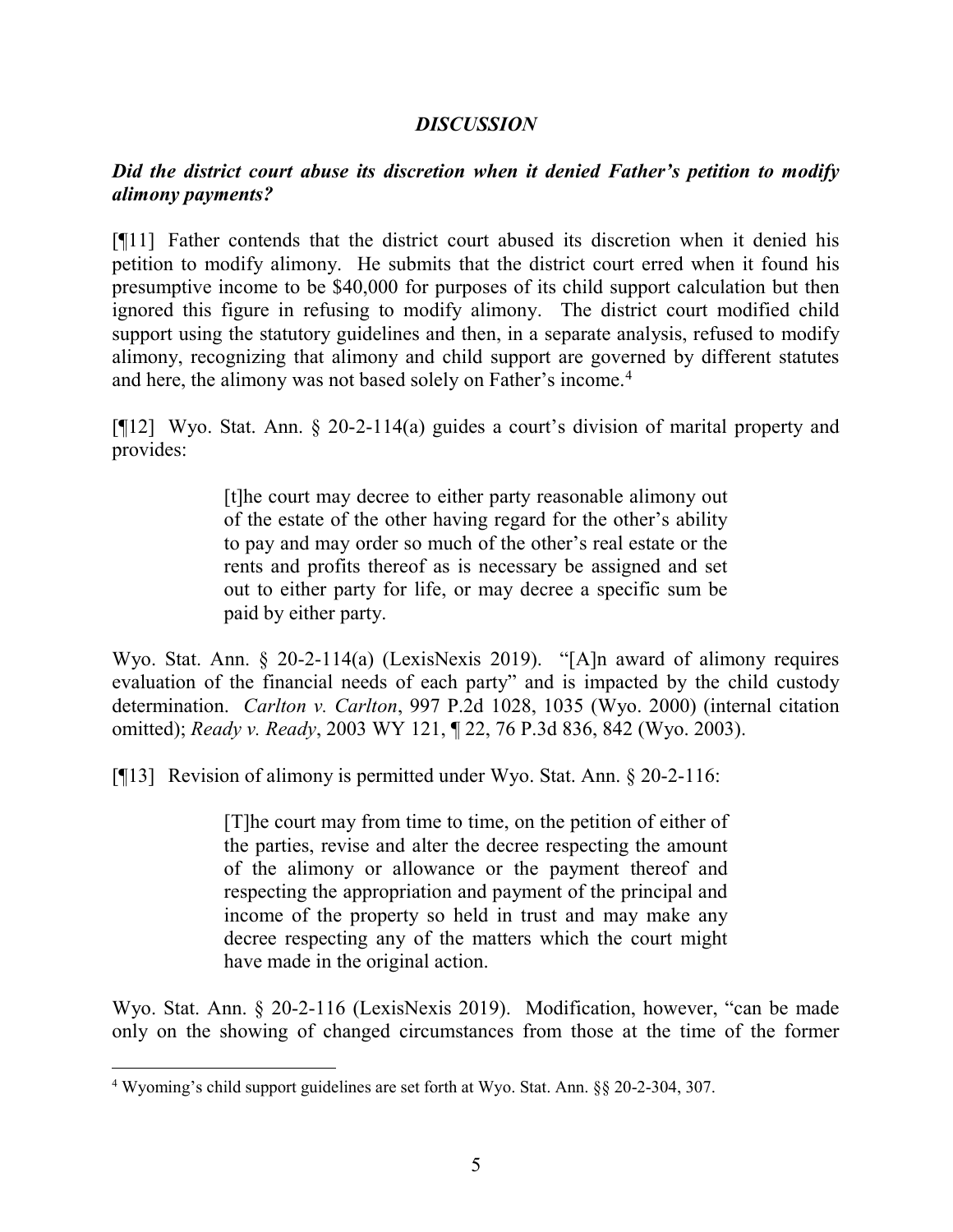decree." *Dorr*, 785 P.2d at 1181 (Rooney, J., concurring); see also Maher v. Maher, 2004 WY 62, ¶ 9, 90 P.3d 739, 743 (Wyo. 2004). The changed circumstances must be substantial, and the appellant bears the burden of showing this change before modification will occur. *Heyl v. Heyl*, 518 P.2d 28, 31 (Wyo. 1974). The party seeking modification must also establish that the change in circumstances "outweighs the interest of society in applying the doctrine of res judicata." Jones v. Jones, 858 P.2d 289, 291 (Wyo. 1993). When one party seeks to modify alimony, "[t]here is a strong presumption that this original decree was reasonable, and it has been said that courts should proceed with caution in modifying any alimony decree." Heyl, 518 P.2d at 31 (internal citations omitted).

[¶14] A payor's diminished financial resources do not automatically result in modification, as Father seems to argue. In Ready, we denied the father's petition to modify alimony payments despite his contention that, as here, "his income has decreased and his ex-wife's increased between the date of the decree and the date of the modification petition." *Ready*,  $\P$  23, 76 P.3d at 842. In *Heyl*, we found that although the husband presented some evidence that the wife's income had increased, he did not establish a substantial change in circumstances, and we declined to modify alimony payments. Heyl, 518 P.2d at 31. Similarly, in Muller v. Muller, we upheld the district court's original alimony award when the unemployed husband had no demonstrable capacity to pay, finding that even an obligor spouse's present unemployment "is not preclusive for alimony responsibility."<sup>5</sup> Muller v. Muller, 838 P.2d 198, 201 (Wyo. 1992). There, the parties had been married for sixteen years and the wife had developed "disabling health problems" costing her \$1000 monthly. The husband challenged the "modest alimony contribution of \$100 per month" to his ailing spouse. Id. at 199. We held that even when a payor suffers "severe financial difficulty," alimony may be awarded based on "the reasonable expectancy provided by a determinable earning capacity," or the "realistic business income expectancy test." Id. at 199, 201–02. Considering the entirety of the circumstances, a payor's financial difficulty does not prevent a trial court from awarding alimony when it is part of a just and equitable property settlement. *Id.* at 200–01. The Colorado Supreme Court held in *Beddoes v.* Beddoes that alimony should not be eliminated when the father had ample opportunity to improve his financial situation but did not apply himself in doing so, instead relying largely on royalties on a patent as his primary source of income. *Beddoes v. Beddoes*, 393 P.2d 1, 3–4 (Colo. 1964). Modification, however, should not always be denied when the payor demonstrates inability to pay.

> A quite frequently alleged change in circumstances to be met with in cases of this kind relates to the reduced financial

 $\overline{a}$ 

<sup>&</sup>lt;sup>5</sup> While the appellant in *Muller* challenged the original alimony award, the principles are applicable to the petition to modify alimony here.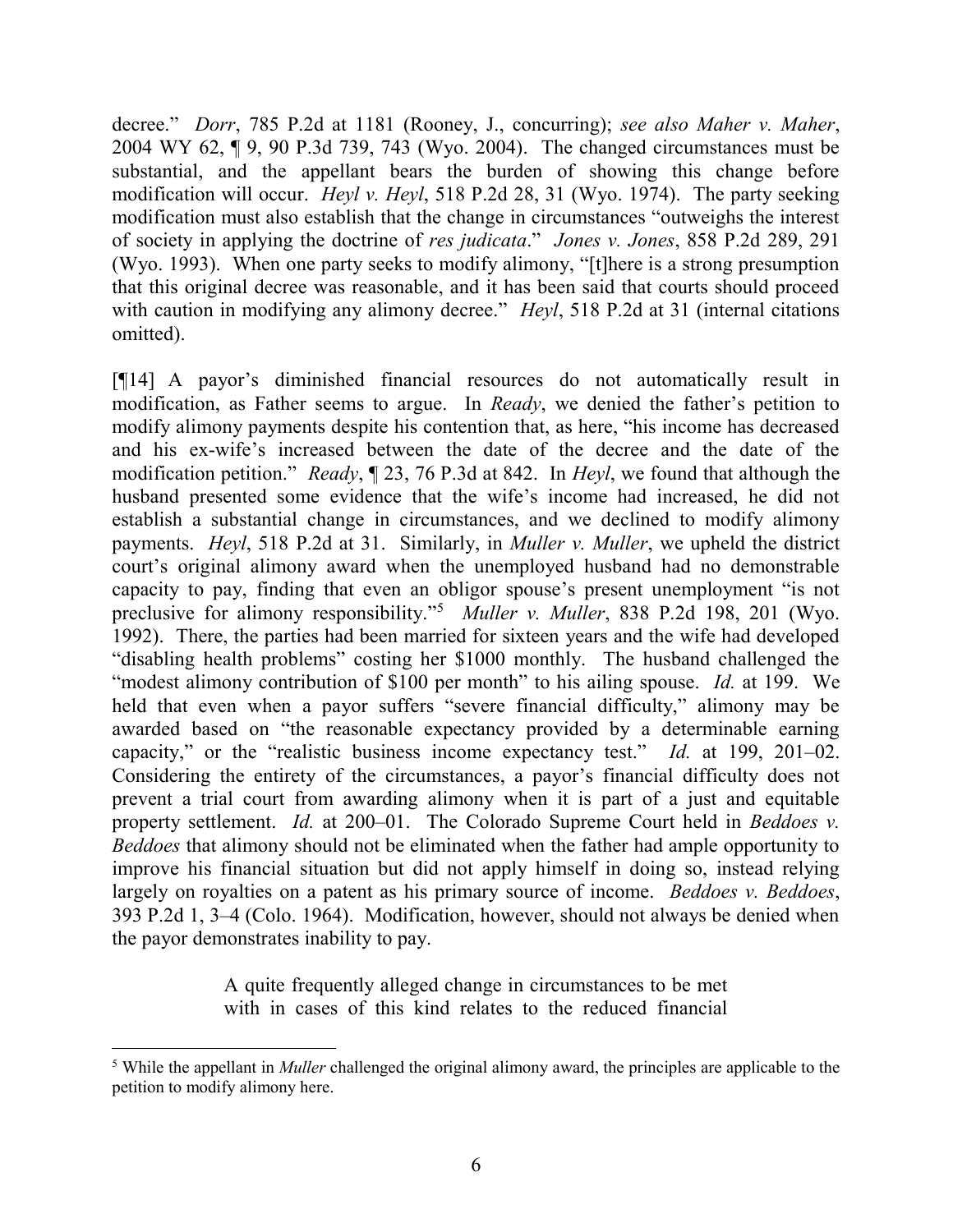ability of the husband to pay . . . . Where the latter's financial condition has become impaired so that he is unable to meet the obligation imposed by the original decree, it is incumbent upon the court possessing jurisdiction under the statute quoted above to make a proper alteration thereof.

Lonabaugh v. Lonabaugh, 46 Wyo. 23, 34–35, 22 P.2d 199, 202 (1933).

[¶15] Father argued that his job loss constituted a substantial change in circumstances that required modification and that the district court erred when it found him voluntarily underemployed. To determine voluntary unemployment and underemployment, the court must consider:

(A) Prior employment experience and history;

(B) Educational level and whether additional education would make the parent more self-sufficient or significantly increase the parent's income;

(C) The presence of children of the marriage in the parent's home and its impact on the earnings of that parent;

(D) Availability of employment for which the parent is qualified;

(E) Prevailing wage rates in the local area;

(F) Special skills or training; and

(G) Whether the parent is realistically able to earn imputed income.

Wyo. Stat. Ann. § 20-2-307(b)(xi) (LexisNexis 2019). The district court thoroughly considered these factors and then determined: "There is evidence in the record that if the husband . . . applied himself as diligently to useful labor or business as the former wife has done, his income would probably be enhanced in possibly greater proportion than hers has been increased." (quoting *Beddoes*, 393 P.2d at 3-4). The district court then concluded: "After considering the factors set out above, the Court finds that Father failed to prove . . . that the modification would be just and equitable and that the change in circumstances outweighs society's interest applying the doctrine of res judicata." We defer to the district court's assessment of credibility and our review does not include reweighing disputed evidence. Meiners v. Meiners, 2019 WY 39, ¶ 8, 438 P.3d 1260, 1266 (Wyo. 2019).

[¶16] Father argues that the district court must base child support and alimony on the same imputed income. We conclude, however, that the district court was not bound to modify alimony because it modified the child support. The alimony served a different purpose and was not awarded solely on the basis of income but was, to a degree, in lieu of property available for division. The district court is entitled to look at the totality of